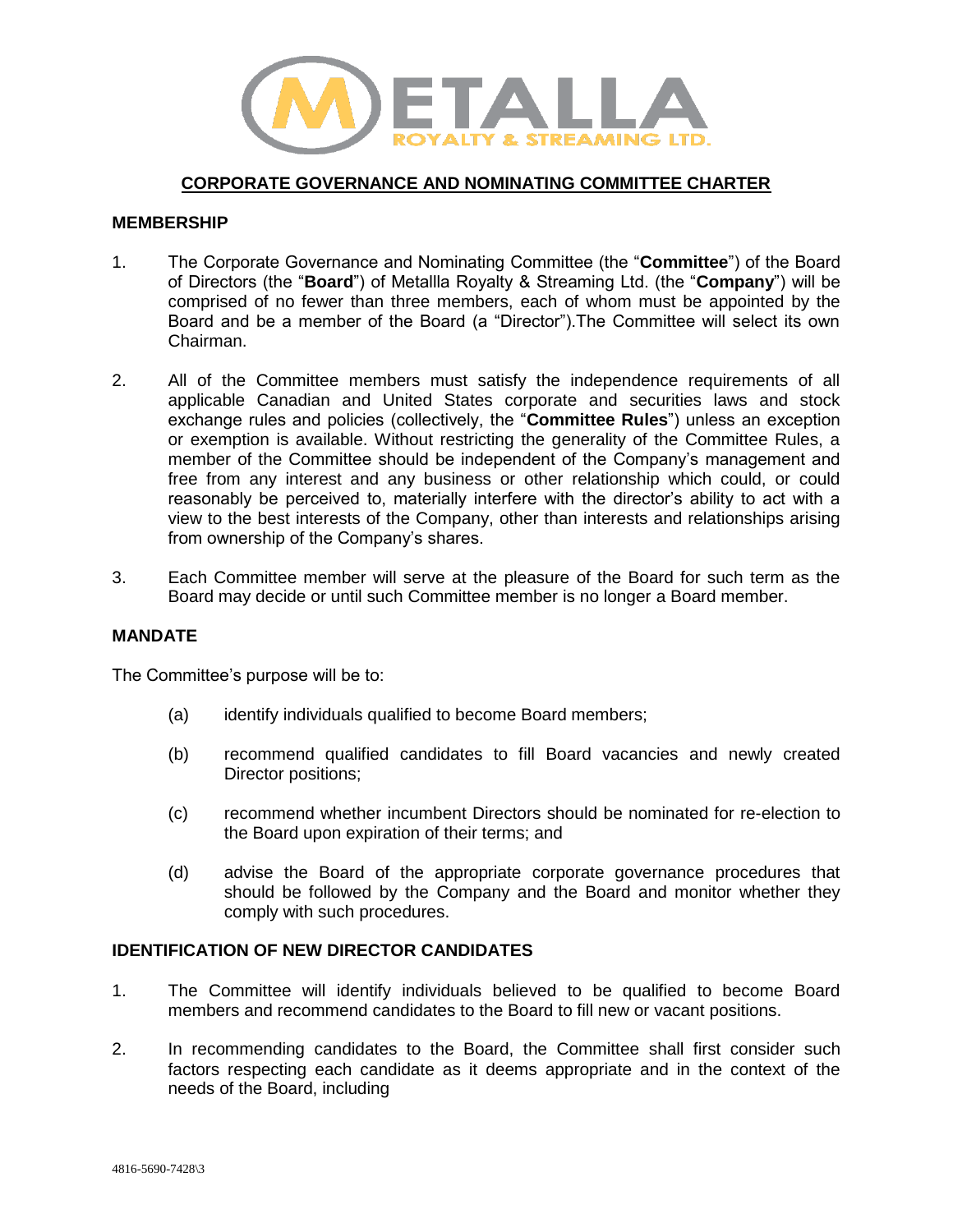- independence and qualifications under all applicable laws and stock exchange rules,
- qualifications to serve on any Board committee to which the candidate may be appointed, including, if the candidate may be appointed to the audit committee, such candidate's satisfaction of applicable financial literacy requirements and whether the candidate may be considered an audit committee financial expert,
- potential conflicts of interest,
- professional experience,
- personal character,
- gender,
- diversity,
- outside commitments (for example, service on other boards), and
- particular areas of expertise.
- 3. In connection with its evaluation and recommendation of candidates to the Board, the Committee will evaluate the qualifications and independence of such candidates under all applicable securities exchange laws and stock exchange rules and recommend, where applicable, that the Board determine whether such candidates be considered independent under the applicable securities exchange laws and stock exchange rules.

## **EVALUATE INCUMBENT DIRECTORS**

The Committee will evaluate and advise the Board (a) whether an incumbent Director should be nominated for re-election to the Board upon expiration of such Director's term and; (b) as to each incumbent Director's independence and qualifications under all applicable securities exchange laws and stock exchange rules.

# **SIZE AND COMPOSITION**

The Committee will make recommendations to the Board regarding the composition and the appropriate size of the Board and each of the Board committees.

## **COMMITTEE CHARTERS**

The Committee will review annually the Committee Charters established by the Board and recommend revisions to the Board as necessary.

## **ORIENTATION AND CONTINUING EDUCATION PROGRAMS**

The Committee will provide, with the assistance of the Company's management, suitable programs for the orientation of new Directors and will consider and make recommendations regarding the continuing education of incumbent Directors, which include, among other things,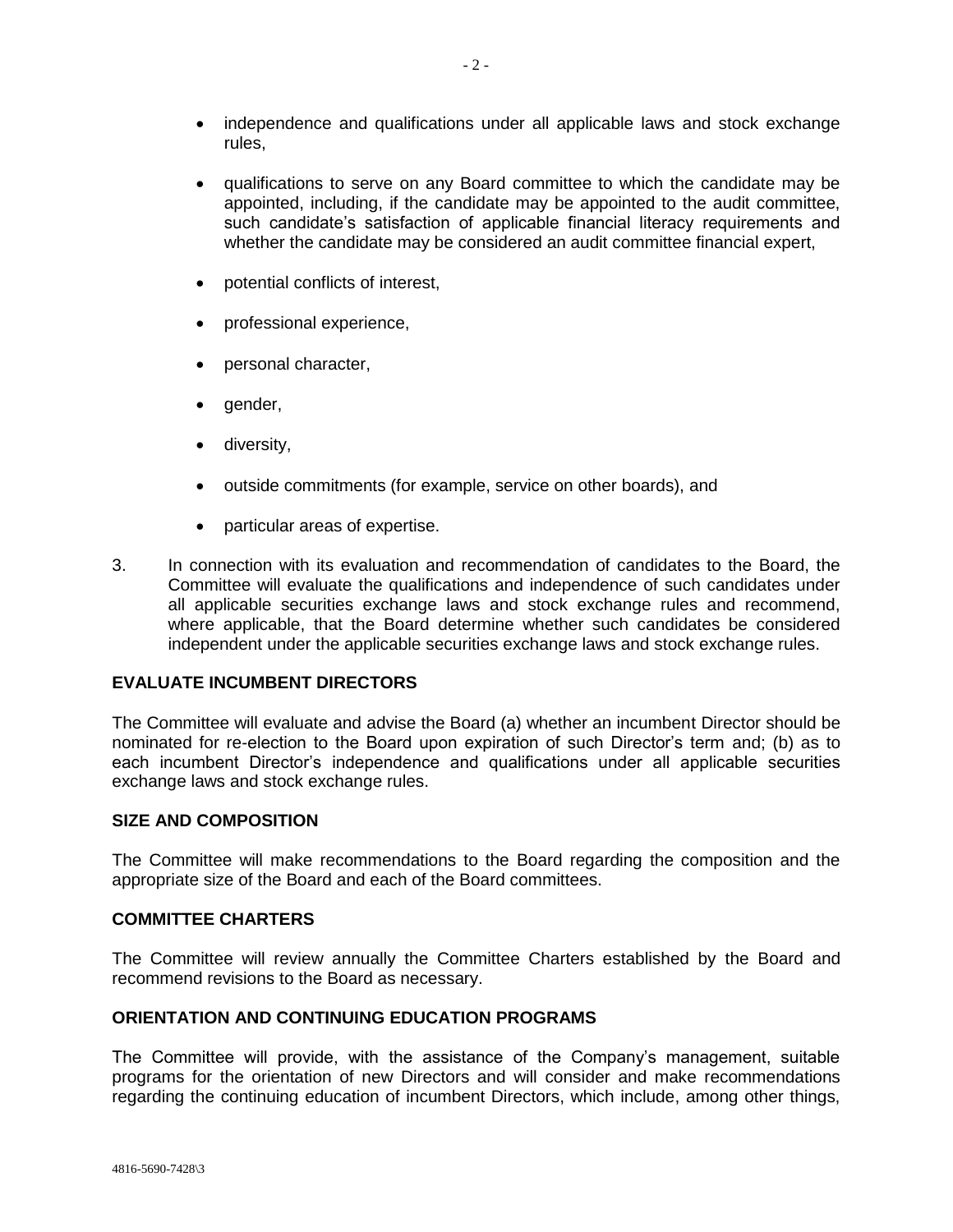reviewing background materials, strategic plans of the Company and meeting with management.

## **COMPLIANCE WITH REGULATORY REQUIREMENTS**

The Committee will carry out such periodic reviews to ensure that the Company and Board have in effect adequate policies and procedures to allow the Company to meet all of its continuous disclosure obligations.

### **PUBLIC, ENVIRONMENTAL AND SOCIAL ISSUES**

The Committee will, from time to time, review the Company's policies and programs in such areas as:

- employee health and safety;
- risk management and loss control; and
- environmental and social issues related to the business of the Company.

#### **OTHER DELEGATED DUTIES OR RESPONSIBILITIES**

The Committee will perform any other duties or responsibilities delegated to the Committee by the Board from time to time.

### **MEETINGS**

- 1. The Committee will meet in person, telephonically or by video conference as frequently as necessary to carry out its responsibilities under this Charter, but not less than once per year.
- 2. The Committee Chair will be responsible for calling the meetings of the Committee, establishing the meeting agenda with input from the Company's management and conducting the meetings.
- 3. A majority of the Committee members that are independent under applicable Committee Rules will constitute a quorum for conducting business at a meeting of the Committee.
- 4. The Committee may request any officer or other employee of the Company, or any representative of the Company's legal counsel or other advisors, to attend meetings or to meet with any members or representatives of the Committee.

## **RESOURCES OF THE COMMITTEE**

- 1. The Committee has the authority to engage independent legal, accounting or other advisors.
- 2. The Company will provide for appropriate funding, as determined by the Committee, for payment of compensation to any consultants and to any other advisors employed by the Committee, but such funding will not exceed \$25,000 annually without the prior approval of the Board.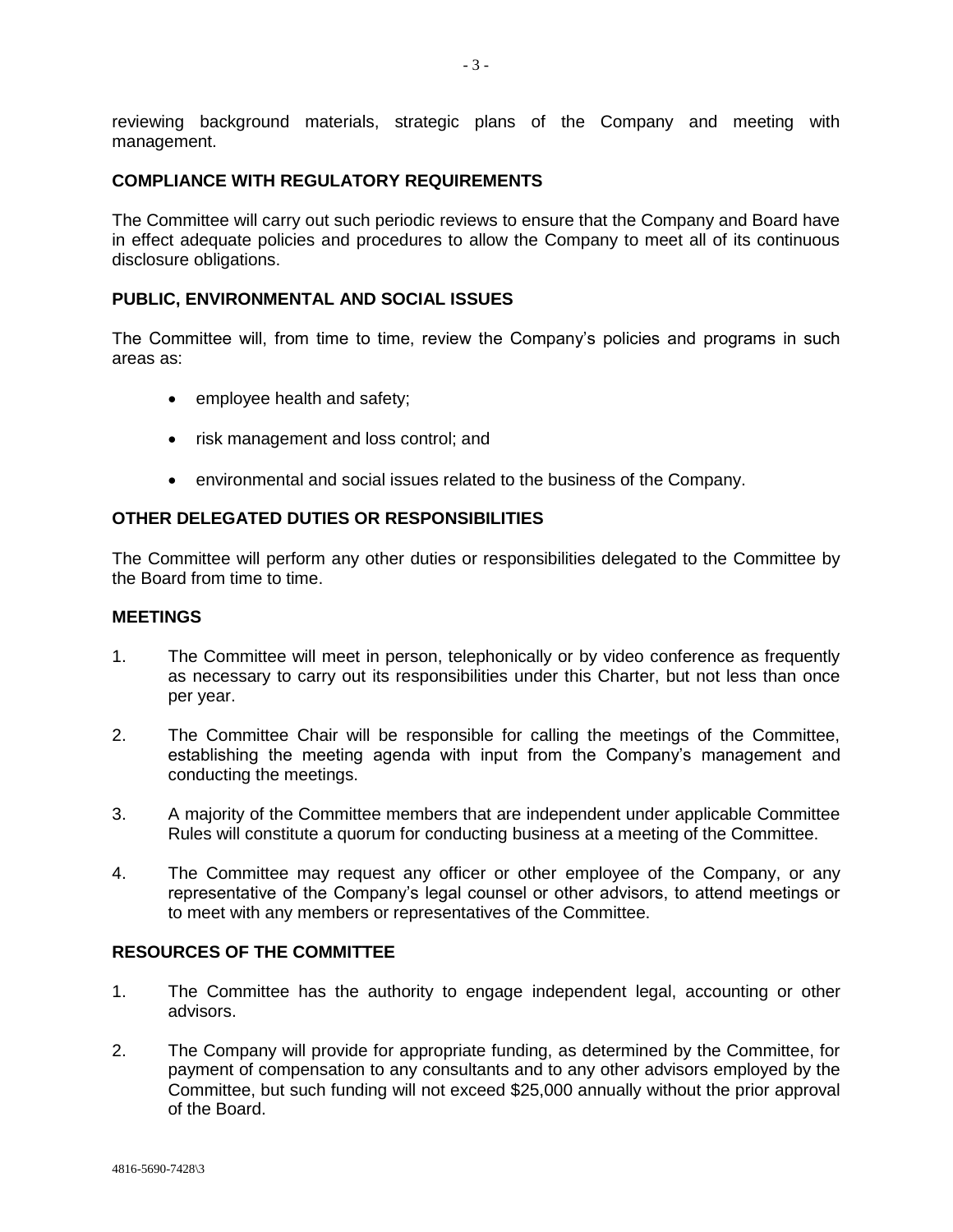3. The Committee will have the sole authority to engage search firms to assist in the identification of Director candidates and the sole authority to set the fees and other retention terms of such firms.

# **REPORTS TO THE BOARD**

- 1. The Committee will promptly inform the Board of any significant developments in the course of performing its responsibilities under this Charter.
- 2. The Chairman of the Committee will periodically report, to the Board, the Committee's findings and recommendations.
- 3. The Committee will review the annual 'Statement of Corporate Governance' to be included in the Company's annual information form or information circular. The Statement of Corporate Governance Practices will discuss the process used by the Board and the Committee to fulfil their functions as required by National Instrument 58- 101 *"Disclosure of Corporate Governance Practices"* of the Canadian Securities Administrators.

# **CHARTER REVIEWS**

The Committee will review and reassess the adequacy of this Charter annually and recommend any proposed changes to the Board for approval.

#### **PERFORMANCE ASSESSMENT**

- 1. The Committee will annually review its own performance and effectiveness.
- 2. The Committee will also oversee the annual assessment of the full Board's performance.

## **WHISTLE-BLOWING PROCEDURES**

The Committee will adopt the whistle-blowing procedures established by the Company's Audit Committee, including any procedures that specifically address the confidential, anonymous reporting of any complaint or potential violation of law regarding the Company's corporate governance procedures.

Any whistle-blowing individual should describe his or her complaint or concern in writing and should include sufficient information to allow the Corporate Governance Committee to understand and review the written complaint or concern. If such individual wishes to submit his or her complaint or concern on a confidential and anonymous basis, the written submission should clearly indicate this wish for confidentiality and anonymity. All complaints and concerns should be submitted to the Chairman of the Corporate Governance Committee, at the address noted below, in a sealed envelope labelled as follows:

## *"To be opened by the Corporate Governance Committee only."*

**Metalla Royalty & Streaming Ltd. Suite 501, 543 Granville St. Vancouver, BC V6C 1X8**